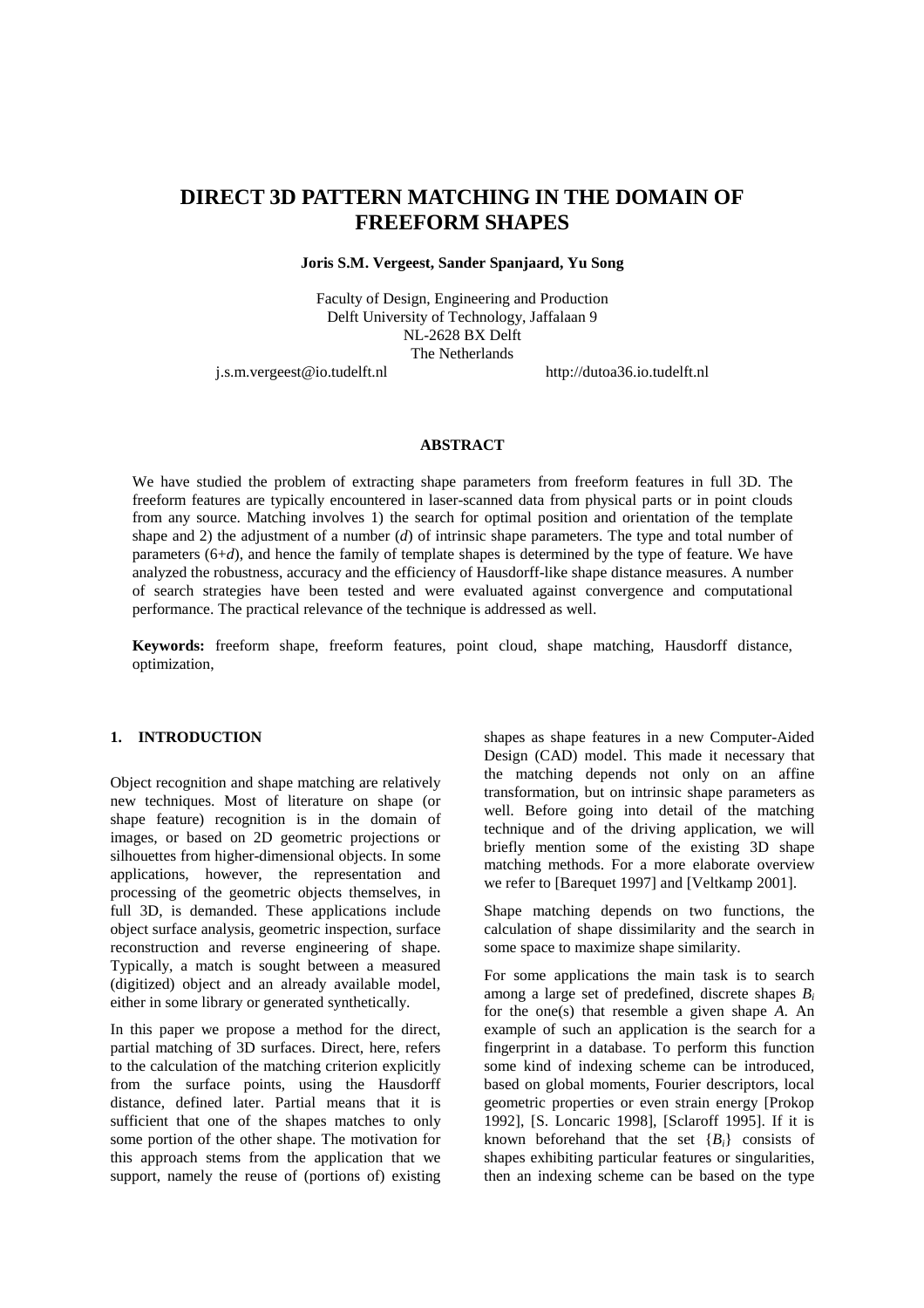and/or number of such features in each of the members *Bi*.

For the purpose of quality control a manufactured part *B* can be compared against the CAD model *A* it originated from. First the surface of the manufactured part is digitized and the point set is tested for matching the (surface or solid) model *A*. This involves a search among a continuous set of shapes  $P(B)$ , where  $P$  denotes translations and rotations and possibly scaling as well, leading to a 6 or 7-dimensional search space. When the best alignment of *P*(*B*) with *A* is achieved, the positional deviation between the two shapes can be analysed and visualized. For this purpose, commercial software systems are readily available [Mieritz 1999].

Reverse engineering of a 3D part *B* comprises the reconstruction of a CAD model from measured points on *B*. If the CAD model is hypothesized to consist of known types of surfaces *Ai* (*e.g.* cylinders and planar sections) the surfaces *Ai* must be matched to (portions of) *B* [Tangelder 1999], [Thompson 1999]. If the CAD model is of a more generic type *A*, for example represented as a set of NURBS surfaces, then the task of reverse engineering is reduced to the reconstruction of *A* from data *B*, without explicit shape matching [Váradi 1997].

Although the applications listed above are in three dimensions, most of the published work on shape recognition and matching deals with applications and with algorithms tested in 2D, as *e.g.* in [Kwon 2001]. Many search strategies for 3D applications are based on 2D derivations from the models to be matched, as for example in [Johnson 1998], [Li 2000].

As mentioned, search strategies should be distinguished from the actual similarity measure. The complexity of the similarity computation depends on the requirements from the application. If it is needed to select from a set  ${B_i}$  the shape which is most similar (but perhaps far from congruent) to *A* then it may be sufficient to use a low-cost similarity measure. On the other extreme, if a best fit between shape *A* and a shape *B* from a continuously varying set of shapes, then the similarity computation will normally be complex. This is especially true for freeform shapes, properties of which can sometimes be numerically approximated only.

#### **2. APPLICATION IN GEOMETRIC MODELING**

The requirements on both the similarity computation and on the search strategy derive from the intended application. We have developed an approximation of the directed Hausdorff distance between 3D shapes, defined in the next section. Here we explain this choice. The shapes of interest are portions of the boundaries of 3D solids, hence the shapes can be considered as 2-manifolds. When a 3D solid or surface CAD model is developed it is, in some situations, effective that the designer reuses an existing shape. In doing so, the designer may save considerable time and effort. However, typically it is not sufficient to perform merely a copy-and-paste action, but the copied shape should be adapted to the target model. This adaptation can be partly automatic (*e.g*. to achieve geometric continuity between copied shape and the target shape) and should be partly controlled by the user (*e.g*. by modifying particular shape parameters). More detailed information about methodological issues of the shape reuse process can be found in [Vergeest 2001a]. The application comprises four basic steps:

- 1. A geometric representation *S* of the shape to be reused must be obtained. This involves either the digitization of a (portion of a) physical object or the selection of (a portion of) a shape which was already in digital form. In the latter case the shape may originate from the user's local files, or from a company's shape library, or it may be found on the internet.
- 2. The representation *S* obtained in step 1 should be modeled as a parameterizable shape *T*(*p*), where those parameters *p* should be availed to the user that he/she will need later to adjust the shape before its insertion into the target model. This involves the matching of shapes  $T(p)$  to shape *S*. Matching is the minimization of  $D(T(p), S)$ , where *D* is a nonnegative scalar function of a pair of shapes. It should be noted that the multi-dimensional parameter *p* always includes the 6 DOF for rigid body transformation.
- 3. The user adjusts the parameter *p* to the value  $p =$  $p'$  to obtain the shape  $T(p')$  meeting the current design requirements.
- 4. Shape  $T(p')$  is copied and inserted into the target CAD model.

In step 2 of the application process the actual shape comparison takes place. *D* needs to be a directed, or partial, shape distance, since in general it is demanded that *T*(*p*) matches to a part of *S*, rather that to *S* itself.

*D* needs to be sensitive to small changes of  $p$ , where the variations include translation, rotation and intrinsic shape variations of *T*(*p*).

For efficiency reasons *D* should be based on a precomputation of approximations of *S* and  $T(p)$ , where it should be taken into account that shapes  $T(p)$ remain congruent under variation of any of the 6 rigid body transformation parameters. Also, portions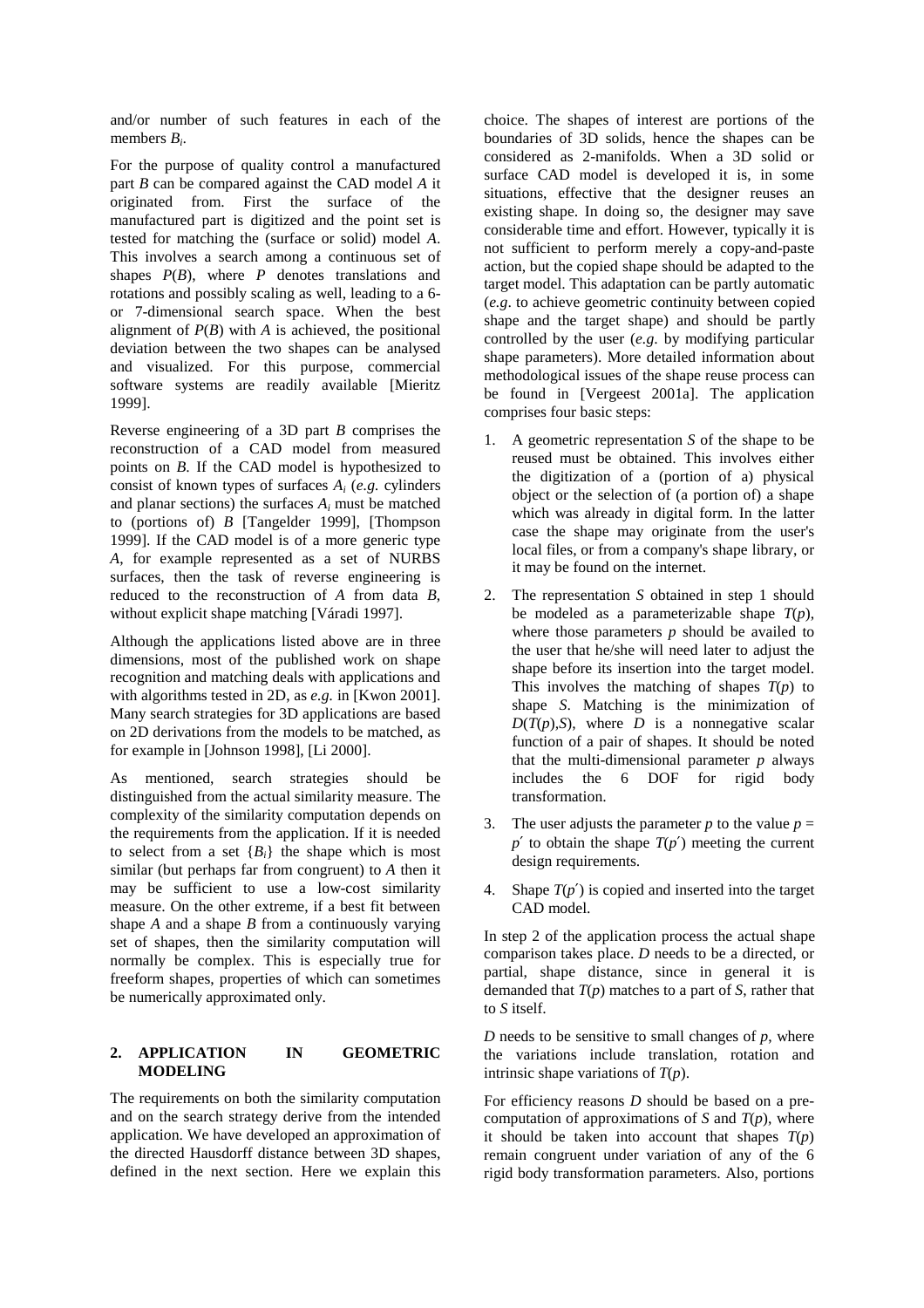of  $T(p)$  may be unaffected within certain regions of parameter space.

From these requirements we decided to implement the directed Hausdorff distance from *T*(*p*) to *S*, where the shapes are approximated using discrete points on the shapes.

#### **3. DEFINITIONS**

In the following we assume that  $\mathbb{R}^3$  is the ambient space of our application. However, most of the results can be generalized to  $\mathbb{R}^n$ , for any  $n>0$ .

 $S \subset \mathbb{R}^3$  is a portion of the boundary of a compact subset of  $\mathbb{R}^3$ . Without losing generality we assume that *S* is a 2-manifold in  $\mathbb{R}^3$ . Further, we assume that *S* is topologically equivalent to a sphere in case *S* covers the entire boundary of the compact subset; *S* is topologically equivalent to a square, otherwise. Likewise,  $T(p)$  is a 2-manifold in  $\mathbb{R}^3$  and  $p \in P$  is called a parameter value from the parameter domain *P*, which can be any set. Informally, *S* and *T*(*p*) are called 3D shapes. The mapping  $T: P \to 2^{\mathbb{R}^3}$ , where  $2^{\mathbb{R}^3}$  denotes the power set (the set of subsets) of  $\mathbb{R}^3$ , determines a family of shapes  $\{T(p) \in 2^{\mathbb{R}^3} \mid p \in P\}.$ *T* is sometimes called a shape feature type, or a shape template or shape class.

The *Hausdorff distance D*(*T*(*p*), *S*) between the shapes *T*(*p*) and *S* is

$$
D(T(p), S) = \max(H(T(p), S), H(S, T(p))),
$$

where *H*(*T*(*p*),*S*) is the *directed Hausdorff distance* from *T*(*p*) to *S* defined as

$$
H(T(p), S) = \sup_{t \in T(p)} (\inf |t - s|), \quad (1)
$$

where  $|t - s|$  denotes the Euclidean distance between the points *s* and *t*. The directed Hausdorff distance  $D(S,T(p))$  is defined similarly.

The *mean directed Hausdorff distance M*(*T*(*p*), *S*) is

$$
M(T(p), S) = \frac{1}{Area(T(p))} \iint_{T(p)} \inf_{s \in S} |t - s| dA, \quad (2)
$$

where the integration is over the surface of  $T(p)$ , normalized by the surface area of  $T(p)$ . The mean directed Hausdorff distance is sometimes preferred over the directed Hausdorff distance, as the latter is sensitive to noise and inaccuracies in the shape data. Indeed,  $H(T(p), S)$  is a worst case selection, of the point on  $T(p)$  which is farthest from *S*, whereas  $M(T(p), S)$  averages over the distances.

It should be noted that the distances defined in (1) and (2) not only exist for 2-manifolds but for almost any pair of subsets of  $\mathbb{R}^3$ .

#### **4. APPROXIMATION AND COMPUTATION**

For special cases, *e.g.* when the shapes  $T(p)$  and *S* are represented in implicit form, equation (1) or (2) or both can be evaluated analytically in closed form. However, in practice this is seldom the case and we need to base the computation on approximations of the shape.

Typically, *T*(*p*) is an instance derived from a geometric feature class or, more generally, *T*(*p*) is a 2-manifold in some geometric representation form. In the domain of freeform shapes the most common representation forms are surfaces (including B-spline surfaces) or triangulations or surface meshes. As mentioned, *T*(*p*) may or may not enclose a volume.

*S* may be obtained from a measurement and hence be represented by a set of points. *S* can also originate from a CAD system and hence be available in a geometric representation form.

We decided to base the dissimilarity computation on the point sets  $\{t_i \in T(p), i=1,m\}$  and  $\{s_i \in S, j=1,n\}$ , for some  $m$  and  $n$ . The points  $t_i$  are obtained in two steps. For given  $p \in P$  the surface  $T(p)$  is computed. Then *m* points  $t_i$  in the surface  $T(p)$  are calculated using some sampling strategy. In practice the points *s*i are directly available from the 3D object scanner, or they are generated by synthetic sampling if *S* is a geometric model.

The distances in equations (1) and (2) are then approximated by

$$
H(T(p), S) = \max_{i=1, m} ( \min_{j=1, n} |t_i - s_j| )
$$
 (3)

and

$$
M(T(p), S) = \frac{1}{m} \sum_{i=1, m}^{\infty} (\min_{j=1, n} |t_i - s_j|), (4)
$$

respectively, where  $t_i$  and  $s_j$  are the points in  $T(p)$  and *S*, respectively.

In step 2 described in section 2, a matching procedure is required to obtain the best fitting template  $T(p)$  under variation of the parameters  $p$ . This involves the search for  $p_{opt} \in P$  defined as

$$
P_{opt} = \text{Arg} \min_{p \in P} H(T(p), S) \tag{5}
$$

or

$$
P_{opt} = \text{Arg} \min_{p \in P} M(T(p), S) \tag{6}
$$

depending on whether we apply the directed Hausdorff distance or the mean directed Hausdorff distance.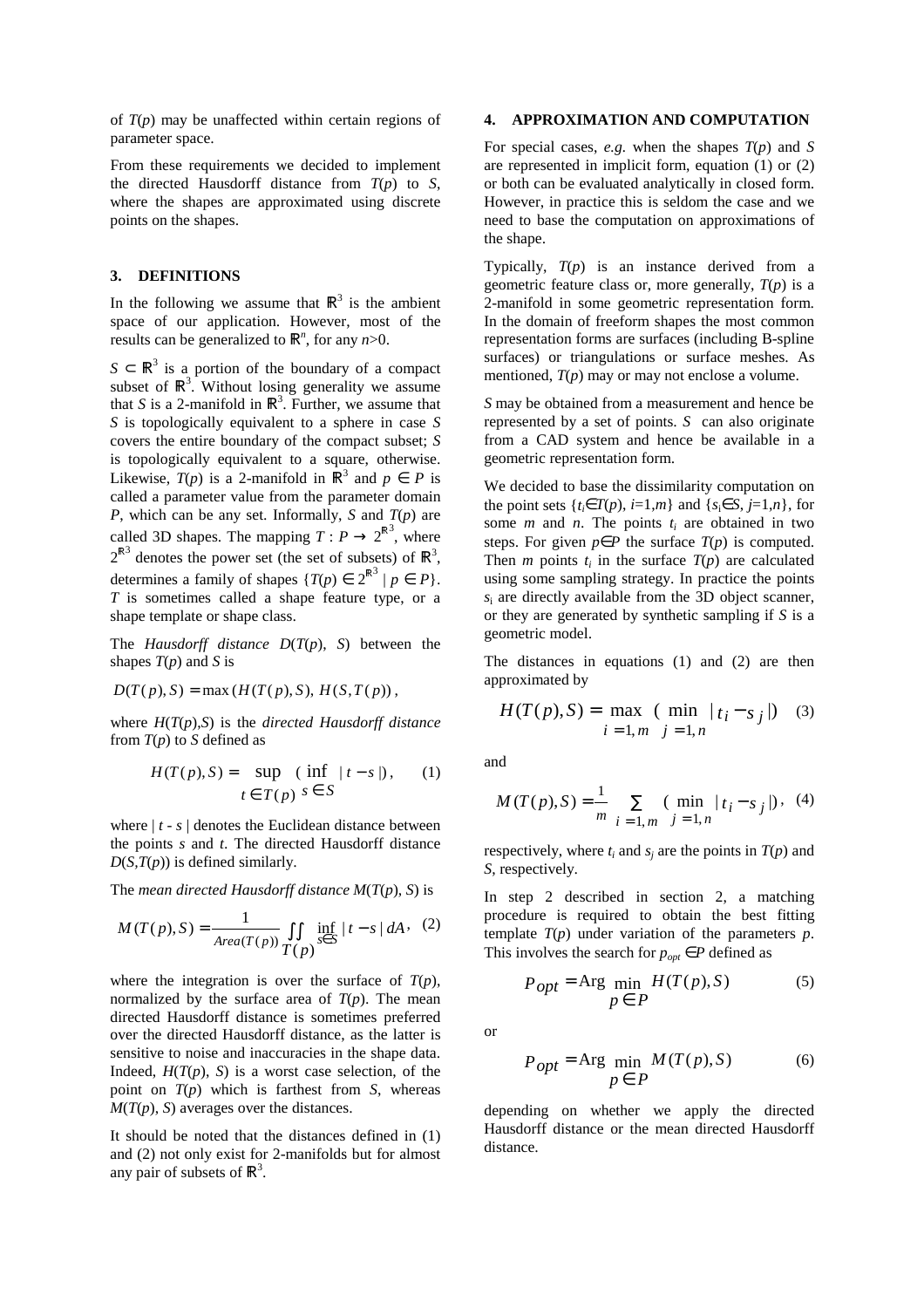#### **5. COMPUTATION OF SHAPE DISSIMILARITY**

In this section we investigate the computation of the directed Hausdorff distance for some concrete shapes. We are particularly interested in the quantitative behavior of  $H(T(p),S)$  and  $M(T(p),S)$  as a function of *p*, since this behavior will determine the feasibility of the matching procedure needed in step 2 of Section 2.

#### **5.1 Digitization of object** *S*

The investigated shapes were relevant in a practical case to accomplish a copy-adjust-and-paste action, where the type of feature to be copied was a ridge. see test object *A* shown in Fig. 1.



Fig. 1. Test object *A* was digitized to generate the data points *si*. The feature of interest in this object is formed by the longitudinal ridges in the upper surface. The white ellipse indicates the region containing the data representing the shape *S*.

The length of *A* is approximately 130 mm and the width of the ridge is approximately 2.5 mm. Two different scanning techniques were used to sample the object. Both scanners are small and fit on a desktop. The first is a mechanical coordinate measuring machine, the Roland PIX-3. The object is placed on a table movable in the horizontal plane, and a vertical needle is a touch trigger probe. Once the object is fixed, the height of the object's surface is measured as a function of the position in the plane. The workspace of the scanner is 150×100×40 mm. The step size of the probe is 0.05 mm minimally. The second device is a desktop laser scanner, the L2000 from Conrad Electronics. A laser beam is projected onto the object, at a series of angles in the vertical plane. Two CCD cameras deliver the data for the determination of the 3D coordinates of the light spots. The object is scanned along multiple vertical lines by way of stepping the platform about the vertical axis.

The surface of the part has been scanned using both of the two devices under a number of different settings of the resolution parameters. Different part orientations were experimented [Broere 2000]. For the investigation in this paper we have used 0.5mm steps of the mechanical scanner and obtained a sample of 24,382 points. With the laser scanner we obtained 360 scan lines containing 61 points each (21,960 points). The difference in scanning time is noticeable, 7.5 hours for the mechanical scanner and only 19 minutes for the laser scanner.. One of the point clouds obtained is shown in Fig. 2. From the point clouds, subsets {*si*} can be selected to represent *S*.



Fig. 2. Point cloud obtained with the mechanical coordinate measuring machine.

## **5.2 The shape template**  $T(p)$

We have searched for a partial match of a simple template  $T(p)$  of a ridge to the data *S*. Initially we parameterized the pattern  $T(p)$  by 15 parameters as follows (see Fig. 3).

- The coordinates of the points  **and**  $**c**<sub>3</sub>$  **in a** local coordinate system, with  $c_1$  at its origin (6 parameters).
- The total width *a* of the template, the width *w* and height *h* of the ridge (3 parameters).
- The orientation of the pattern in a global coordinate system (3 parameters, not shown).
- The location of the template in the global coordinate system is defined by  $c_1$ , which serves as reference point (3 parameters).

The ridge can also be regarded as a swept profile along a smooth trajectory curve interpolating the three points  $c_1$ ,  $c_2$  and  $c_3$ . More complex parameterizations of a ridge pattern are certainly possible. For the numerical tests we kept the three points  $c_1$ ,  $c_2$  and  $c_3$  collinear and fixed relative to each other. Also the total width *a* of *T*(*p*) was fixed. Hence, 8 parameters (the 2 profile parameters *h* and *w*, and the 6 DoF for the pose) were left effective. Consequently, *p* is an 8-component vector,  $p \in P =$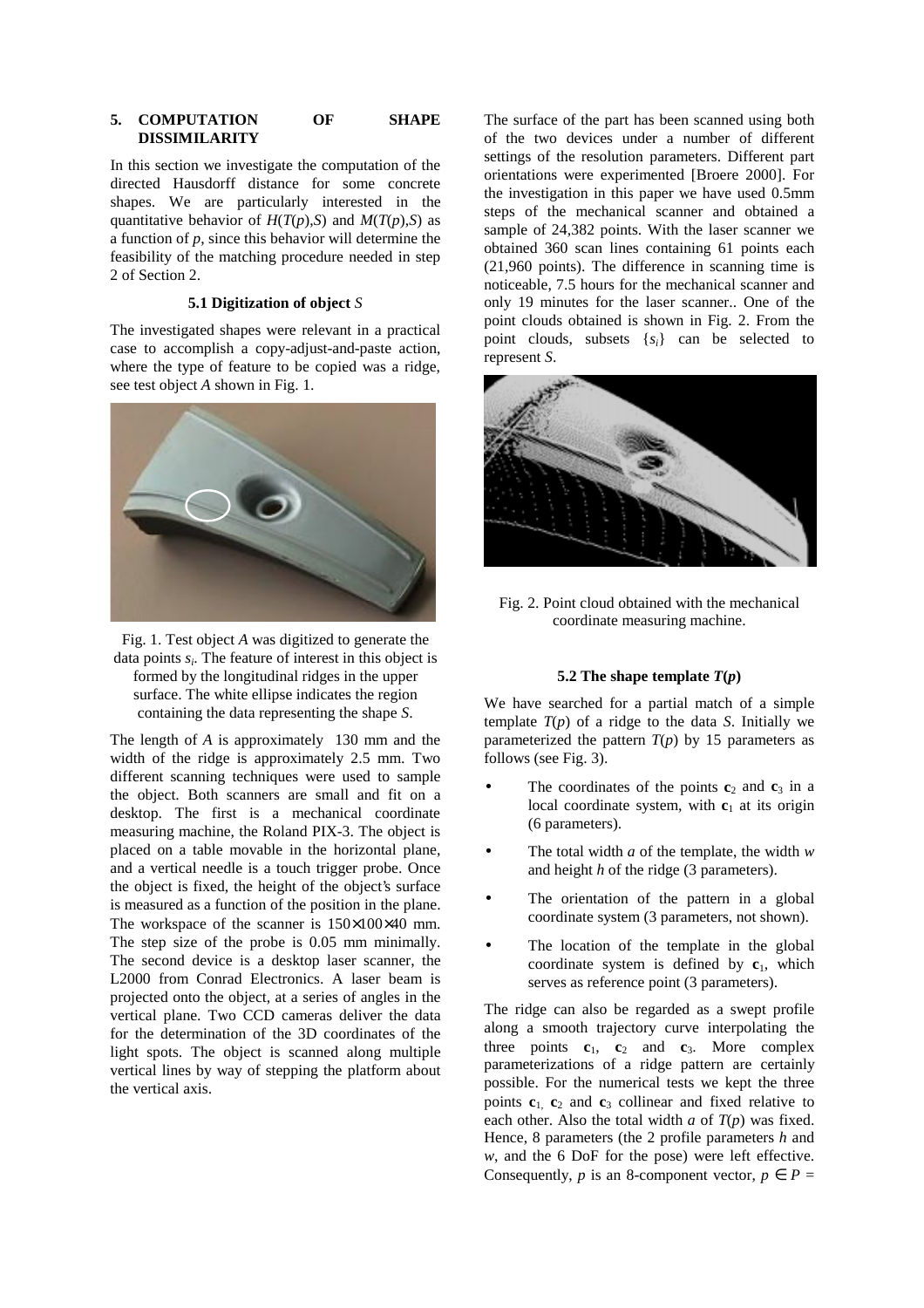$\mathbb{R}^3 \times SO(3) \times \mathbb{R}^2$ , the space of rigid body transformations Cartesian-times a two-dimensional space of intrinsic shape deformations.



Fig. 3. Parameters for the pattern  $T(p)$ .

As mentioned, the pattern  $T(p)$  needs to be converted into points *ti* This is accomplished by an intermediate NURBS representation of  $T(p)$ . The intrinsic shape parameters *h* and *w* define 11 B-spline control points in the plane; the template  $T(p)$  is generated as the NURBS surface defined by 20 such rows of control points in equidistant planes perpendicular to the *x*axis. Finally, a user-defined number *m* of points in the surface constitute the set  $\{t_i, 0 \le i \le m\}$ . The effect of the parameters *h* and *w* on the shape of  $T(p)$ is depicted in Fig. 4.

#### **5.3 Sensitivity analysis**

One goal of the analysis is a comparison of the behaviors of the distances in (3) and (4). The effect of the difference between the two scanning devices is of interest as well, but is not further considered in this article. It can be expected that near  $p = p_{opt}$  as defined in  $(5)$  and  $(6)$ , any deviation of any of  $p$ 's components from  $p_{opt}$  will cause an increase of the dissimilarity between *T*(*p*) and *S*.

We computed the dissimilarities between the sets  $T(p)$  and *S* represented by the points  $\{t_i, j=1, n\}$  and  ${s_i, i=1,m}$ , respectively. A portion of the points scanned on object *A* (only those within the region indicated in Fig. 1) were actually used for the numerical experiments, *m*=2308 from the points obtained with the mechanical scanner and *m*=2261 from the points obtained with the laser scanner.  $n=1300$  points were generated on  $T(p)$ . A typical configuration of the point sets is depicted in Fig. 5.



Fig. 4. The ridge template is represented by points on  $T(p)$ . Variations of  $T(p)$  are shown for different values of the intrinsic shape parameters *h* and *w***.**



Fig. 5. A portion of the scanned data from object *A* was used to represent *S*. The points on the template *T*(*p*) are also shown.

Near  $p_{opt}$  we expect to observe the ridge structure in both  $H(T(p), S)$  and  $M(T(p), S)$  as a function of  $(x, y)$ ; fig. 6 presents the results.





In Fig. 7  $H(T(p),S)$  and  $M(T(p),S)$  are plotted as a function of *h* and *w*. We note that by definition *M*(*S*,*T*(*p*)) ≤ *H*(*T*(*p*),*S*) for all *p*∈ *P*. The plots are obtained near  $p = p_{opt}$  with all variables fixed except *h* and *w*, respectively. In these cases we may denote  $T(p)$  by  $T(h)$  and  $T(w)$ , respectively. It can be seen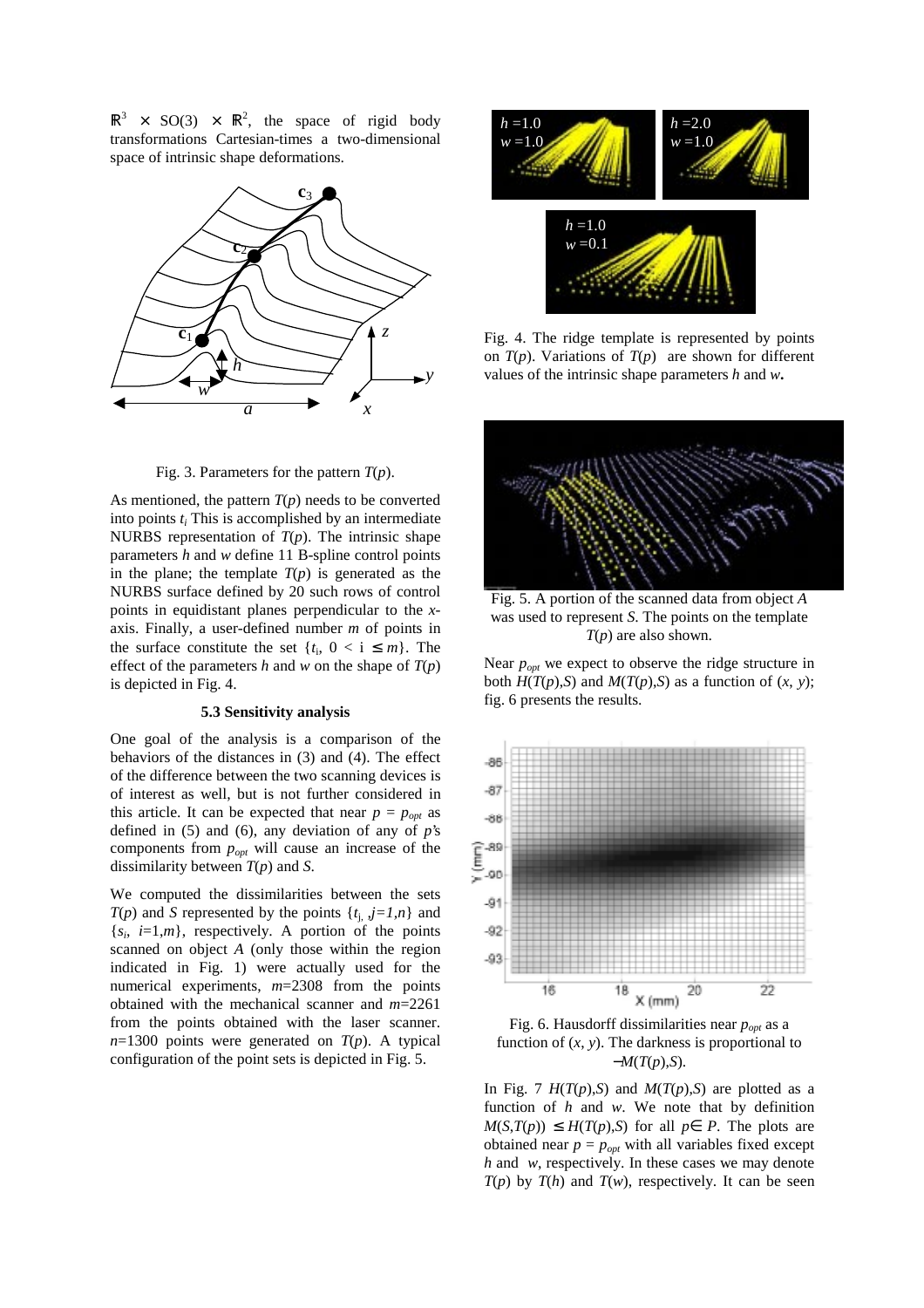that the directed Hausdorff distance is, for the particular data sets, not an appropriate measure to search for the best matching width and height of the template ridge. The quantity  $H(T(w), S)$  is flat as a function of *w* near  $w_{opt}$ , the *w*-component of  $p_{opt}$ . However, the mean directed Hausdorff distance  $M(T(p), S)$  exhibit a minimum both in *h* and in *w*. The estimated values for the intrinsic parameters from fits to the data (see section 6) were *h*=2.1 mm and *w*= 2.7 mm.





#### **6. SEARCH STRATEGIES**

One purpose of the distance measure was to determine *popt* numerically. The search problem stated in (6) was approached by applying four different fitting strategies [Spanjaard 2001]. In all runs the mean directed Hausdorff distance *M*(*T*(*p*),*S*) was used on data from the mechanical coordinate measuring machine. In all search strategies the amount of data entering the computation was progressively increased during subsequent stages of the process.

## **6.1 Overview of different fitting strategies**

The fitting strategies differ in the fraction of the points that actually enter the fit, in the number of stages in which the total procedure is divided, and the grouping of different parameters that are fitted concurrently. One semi-automatic and three fully automated fitting strategies were designed, partly based on some heuristics.

In strategy A the fit process consists of two stages. In both stages all 8 parameters are fitted concurrently. To speed up the total fitting time, the percentage of available points is reduced in stage 1

In strategy B, the fit process is divided in five stages. The first two stages should position the template in the neighborhood of the source point set. Stage 3 adjust the ridge's width and height. The two final stages fine tune the fit, where the assumption is made that the minimizer already has aligned the template correctly to the source.

The fit process in strategy C consists of three stages. In the first two stages the translation and orientation parameters are fitted. In the final stage all parameters are fitted simultaneously. During the fit the number of points *m* is increased from 1% to 100% of the available points in *T*(*p*).

Strategy D is a user controlled fit process. The user may suspend the fitting process at any time and roughly force the template toward the correct position and orientation by altering the parameter values manually, either by interactive dragging the template, or by typing parameter values. The fine tune fitting is done by the minimizer.

To prevent extreme long fitting times each stage in a fit has a timeout value. This timeout forces the process to go to the next stage in case the minimizer cannot terminate within a particular amount of time.

#### **6.2 Numerical comparison**

The computation was implemented in the Visual C++ programming language from Microsoft on the Windows NT operating system. The Open Inventor package from TGS Inc. was used for visualization and for some basic geometric operations, such as the generation of points on the NURBS surface. The IMSL package from Visual Numerics, Inc. contains a general purpose routine for multivariable scalar function minimization. This routine was used to search for maximal similarity of  $T(p)$  to *S*. Details about the implementation can be found in [Spanjaard 2000].

In Fig. 8 the mean directed Hausdorff distance as function of time is displayed for each of the four fitting strategies.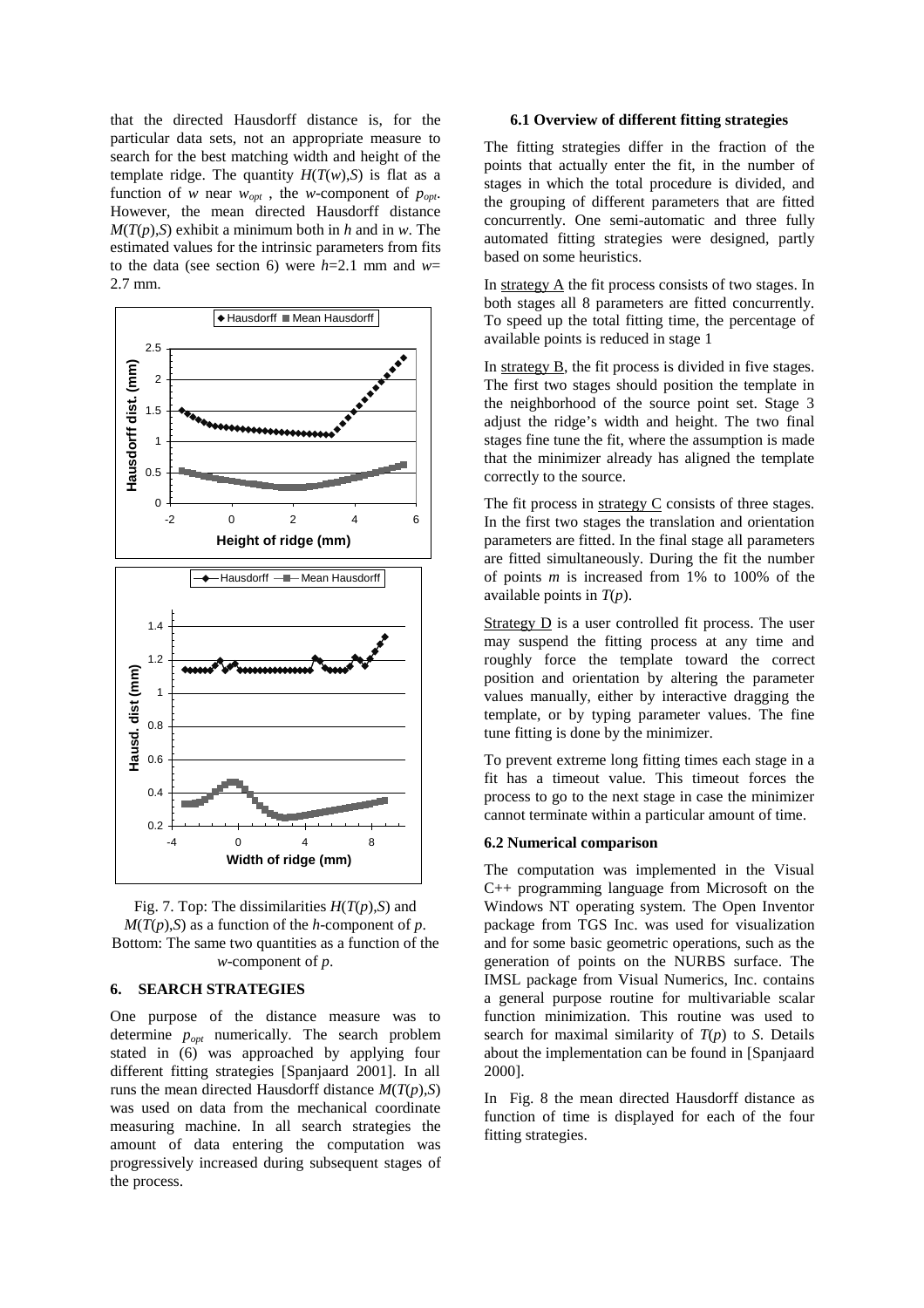

Fig. 8. The first 100 seconds of the mean directed Hausdorff dissimilarity *M*(*T*(*p*),*S*) as function of elapsed time for fitting strategies A, B, C and D.

Strategy C brings the template to the source fastest. This is because in the first stage of strategy C only 1% of the points are used. Strategies A and D take the longest time to complete. Strategy B is completed after about 460 s. Strategy C, the fastest after about 290 s.

#### **6.3 Discussion**

In all four strategies the fits have managed to find the source object in the 3D space. That is they moved the template into the neighborhood of the source. Strategies B and C where also able to orientate the template into the correct plane.

Strategies B and C were able to find the correct plane orientation. However, for both strategies the minimizer was not able to rotate the template in this plane in order to align it with the ridge. The minimizer responded to this problem by making the height parameter almost zero, resulting in the template shape to become a flat surface.

The main problem encountered with fully automated fitting is that the minimizer got trapped at a local minimum.

The best result was achieved with a minor user involvement, in strategy D

#### **7. PERFORMANCE ISSUES**

Efficiency is an important issue, considering the optional user involvement during the fitting process. As mentioned, the reduction of the number of data points during the initial stages of the fits already accelerated the computation considerably, at the cost, however, of accuracy. This inaccuracy can be acceptable, as it speeds up the finding of a nearoptimum of  $M(T(p),S)$ .

Without losing accuracy, the computation was accelerated by applying space binning. A bounding box of *S* is subdivided in cubes, and points  $s_i$  are indexed by the cube they are contained in. In search for

$$
\min_{j=1,n} |t_i - s_j|
$$

(see (4)), it is then sufficient to consider only the points in cubes nearby *ti*. Space binning yielded a reduction of the computation time of up to a factor 20 for large point clouds. A more general reduction of the algorithmic complexity from *O*(*mn*) to *O*(*m* ln *n*) would be obtained by implementing an octree representation of the points  $\{s_i, i=1,m\}$ . We did however not test this option.

Typically, a minimization process consists of relatively many evaluations of the cost function in which the variation between subsequent points  $p$  is small. When  $M(T(p), S)$  and  $M(T(p+\Delta p), S)$  need to be determined in succession, then much of the computation can be reused for small ∆*p*. This option has not been tested yet